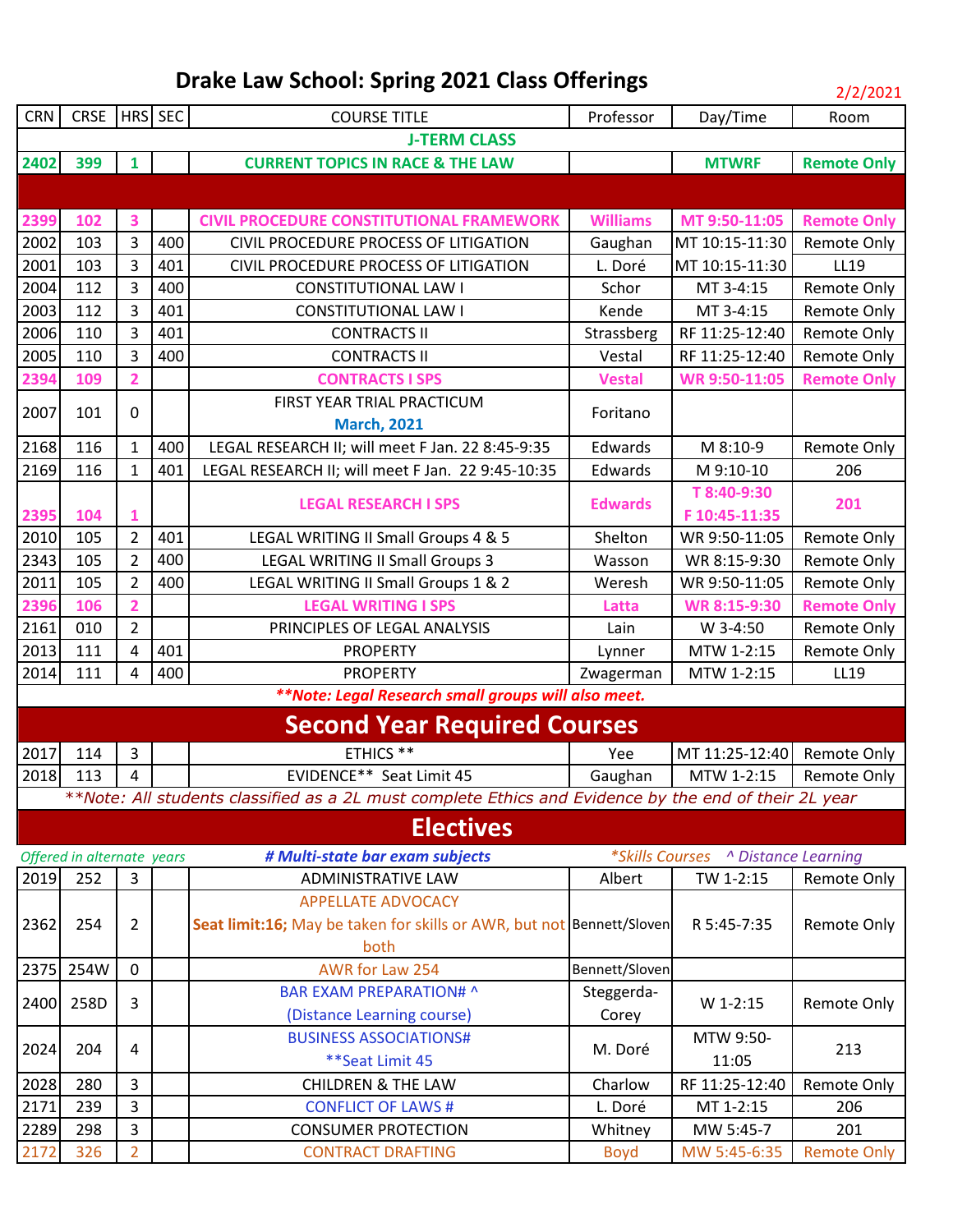| 2290 | 227  | 3                       | <b>COPYRIGHT LAW</b>                                   | <b>B.</b> Clark | W 4:30-7:20                   | 213                |
|------|------|-------------------------|--------------------------------------------------------|-----------------|-------------------------------|--------------------|
| 2031 | 238  | 3                       | CRIMINAL PROCEDURE - ADJUDICATION                      | Scorpiniti      | TR 5:45-7                     | 206                |
|      |      | 3                       | <b>CRIMINAL PROCEDURE-INVESTIGATION</b>                |                 |                               |                    |
| 2030 | 236  |                         | ** Seat Limit 36                                       | McCord          | WR 11:25-12:40                | Remote Only        |
| 2397 | 214  | $\overline{2}$          | <b>EDUCATION LAW</b>                                   | Pattison        | T 4:45-6:35                   | Remote Only        |
| 2037 | 237  | $\overline{3}$          | <b>FAMILY LAW#</b>                                     | Charlow         | RF 8:15-9:30                  | Remote Only        |
|      |      |                         | <b>INDIVIDUAL RESEARCH</b>                             |                 |                               |                    |
|      |      |                         | Requires signature of supervising professor.           |                 |                               |                    |
|      | 615  | $1 - 3$                 | Forms available in Student Services and Remote         | <b>Staff</b>    |                               |                    |
|      |      |                         | Only.                                                  |                 |                               |                    |
|      |      |                         | LAW 615 MAY BE TAKEN ONLY ONCE.                        |                 |                               |                    |
|      | 615W | $\mathbf 0$             | Adv. Writing For LAW 615                               |                 |                               |                    |
| 2336 | 259  | 3                       | <b>INTERNATIONAL LAW - INTRO+</b>                      | R. Clark        | MT 2:35-3:50                  | Remote Only        |
| 2039 | 262  | 3                       | <b>INTERNATIONAL TRADE</b>                             | R. Clark        | MT 11:25-12:40                | Remote Only        |
|      |      |                         | **Seat Limit 16                                        |                 |                               |                    |
| 2175 | 215  | $\overline{\mathbf{3}}$ | INTELLECTUAL PROPERTY LITIGATION                       | Gilchrist       | TR 1-2:15                     | <b>Remote Only</b> |
| 2131 | 289  | $\overline{2}$          | LAW OFFICE MANAGEMENT                                  | Masterson       | MW 5:45-7                     | 206                |
|      |      |                         | Limited to 3L students                                 |                 |                               |                    |
|      |      |                         | MEDIATION*                                             |                 |                               |                    |
| 2046 | 055  | $\overline{2}$          | Seat Limit: 20 Students *meets Feb. 4, 11, 18, 25 &    |                 | A. Skogerson/ R 3-7, March 6, | Clinic             |
|      |      |                         | Mar. 4 2:45-6:45 and Saturday, March 6                 | A. Tollakson    | $9 - 5$                       |                    |
|      |      |                         | from 9-5                                               |                 |                               |                    |
|      |      |                         | <b>MERGES &amp; ACQUISITIONS</b>                       |                 |                               |                    |
| 2177 | 273  | $\overline{2}$          | Seat Limit 16                                          | M. Doré         | R 1-2:50                      | 201                |
|      |      |                         | Prereq: Business Associations (LAW 204)                |                 |                               |                    |
| 2344 | 273W | $\mathbf 0$             | Adv. Writing for LAW 273                               |                 |                               |                    |
| 2280 | 246  | $\overline{3}$          | MODERN TORTS SEXUAL HARRASMENT                         | Albert          | TW 4:10-5:25                  | Remote Only        |
| 2048 | 051  | $\overline{2}$          | <b>NEGOTIATIONS</b>                                    | Patrick         | R 4:10-6                      | Remote Only        |
| 2380 | 228  | $\overline{3}$          | PATENT LAW                                             | Sease           | M 5-8:00                      | 203                |
|      |      |                         | Seat Limit 16                                          |                 |                               |                    |
| 2228 | 222  | 3                       | REAL ESTATE TRANSACTIONS                               | Law             | WR 11:25-12:40 Remote Only    |                    |
| 2292 | 213  | 3                       | SALES#                                                 | Strassberg      | W 11:25-12:40                 | <b>Remote Only</b> |
|      |      |                         |                                                        |                 | F9:50-11:05                   |                    |
| 2054 | 256  | $\overline{3}$          | <b>SECURED TRANSACTIONS#</b>                           | M. Doré         | MT 2:35-3:50                  | 213                |
| 2305 | 245  | $\overline{3}$          | <b>SPORTS &amp; ANTITRUST LAW</b>                      | Mansfield       | T 5:45-8:35                   | 201                |
|      |      |                         | TRIAL AD ALL SECTIONS*                                 |                 |                               |                    |
| 2057 | 050  | 0                       | "Required for all students in either Trial Ad section" | Yee             | M 4:15-5:05                   | 206                |
|      |      |                         |                                                        |                 |                               |                    |
|      |      |                         | <b>TRIAL ADVOCACY*</b>                                 |                 |                               |                    |
| 2056 | 050  | $\overline{3}$          | Prerequisite: Evidence (113) or concurrently with      | Yee             | T 4:10-7                      | Remote Only        |
|      |      |                         | permission of instructor. Students must also register  |                 |                               |                    |
|      |      |                         | for CRN# 2057. Seat limit: 12                          |                 |                               |                    |
|      |      |                         | <b>TRIAL ADVOCACY*</b>                                 |                 |                               |                    |
| 2058 | 050  | $\overline{3}$          | Prerequisite: Evidence (113) or concurrently with      | Belcher         | W 5:15-8:05                   | Remote Only        |
|      |      |                         | permission of instructor. Students must also register  |                 |                               |                    |
|      |      |                         | for CRN# 2057. Seat limit: 12                          |                 |                               |                    |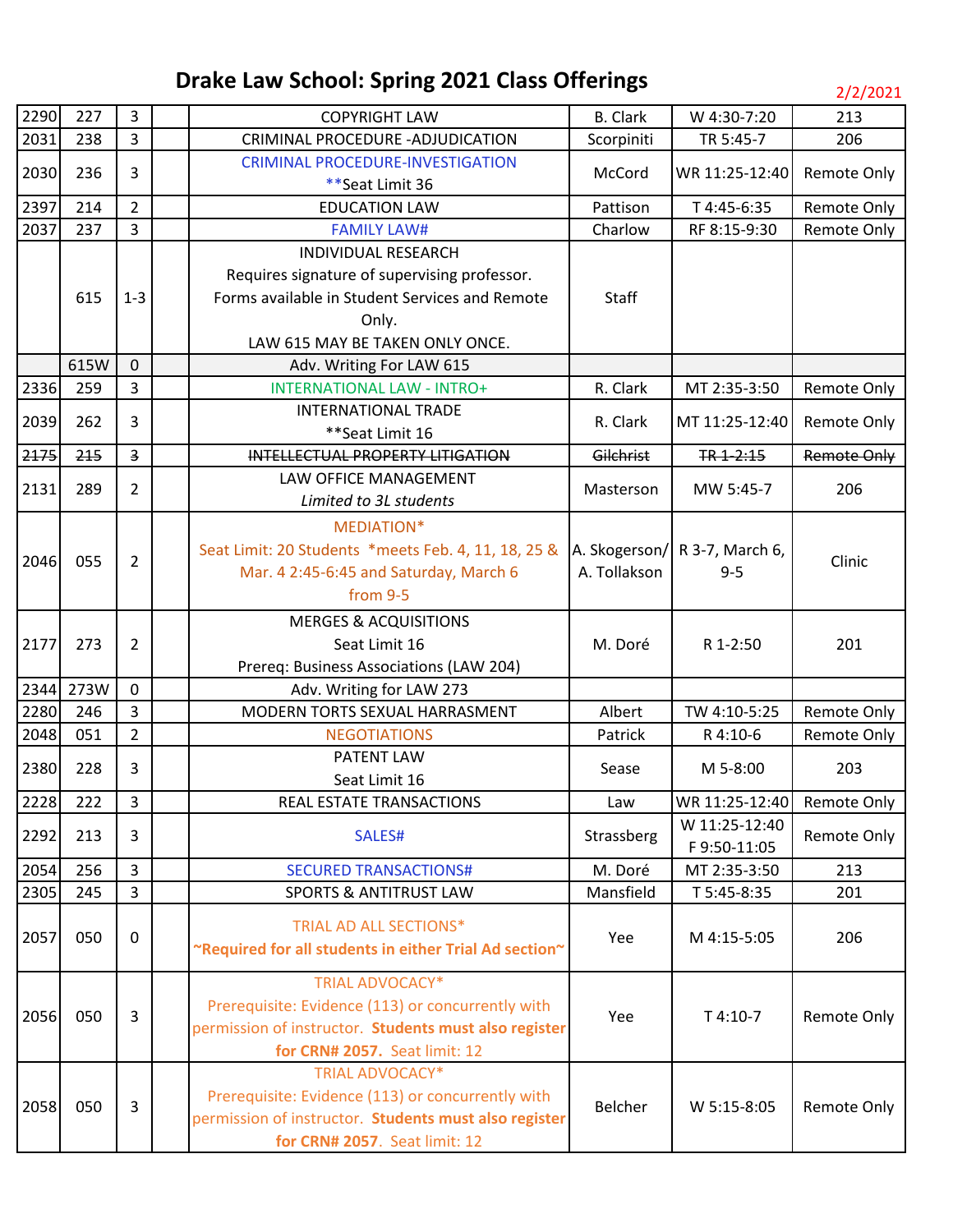| רי | /202 |  |
|----|------|--|
| ╯  |      |  |

| 2060                            | 223                                                                                                                 | 3              |  | <b>WILLS AND TRUSTS#</b>                                                       | Lynner        | MT 8:15-9:30             | <b>Remote Only</b>                                                                                                                         |  |  |  |
|---------------------------------|---------------------------------------------------------------------------------------------------------------------|----------------|--|--------------------------------------------------------------------------------|---------------|--------------------------|--------------------------------------------------------------------------------------------------------------------------------------------|--|--|--|
|                                 |                                                                                                                     |                |  | **Seat Limit 36                                                                |               |                          |                                                                                                                                            |  |  |  |
|                                 | <b>Seminars</b>                                                                                                     |                |  |                                                                                |               |                          |                                                                                                                                            |  |  |  |
|                                 |                                                                                                                     |                |  | With the exception of LAW 302, 268, 267 and 270, a student must have a current |               |                          |                                                                                                                                            |  |  |  |
|                                 | GPA of 2.0 & completed 30 hours to register for one seminar and a current CGPA of 2.5 to register for two seminars. |                |  |                                                                                |               |                          |                                                                                                                                            |  |  |  |
| Seminar seat limit: 20 students |                                                                                                                     |                |  |                                                                                |               |                          |                                                                                                                                            |  |  |  |
| 2345                            | 330                                                                                                                 | $\overline{2}$ |  | <b>CONSTITUTION LITIGATION</b>                                                 | Kende         | R 1-2:50                 | Remote Only                                                                                                                                |  |  |  |
| 2346                            | 330W                                                                                                                | $\overline{0}$ |  | Adv. Writing for LAW 322                                                       |               |                          |                                                                                                                                            |  |  |  |
|                                 |                                                                                                                     |                |  | Criminal Motions Practicum #^                                                  |               |                          |                                                                                                                                            |  |  |  |
|                                 |                                                                                                                     |                |  | Hybrid course with Remote Only sessions - Distance                             |               |                          |                                                                                                                                            |  |  |  |
| 2401                            | 319D                                                                                                                | 3              |  | Learning                                                                       | <b>McCord</b> | W 2:35-3:50              |                                                                                                                                            |  |  |  |
|                                 |                                                                                                                     |                |  | Prereq: Criminal Procedure I                                                   |               |                          |                                                                                                                                            |  |  |  |
|                                 |                                                                                                                     |                |  | **Seat Limit 12                                                                |               |                          |                                                                                                                                            |  |  |  |
| 2072                            | 319W                                                                                                                | $\mathbf 0$    |  | Adv. Writing for LAW 319                                                       |               |                          |                                                                                                                                            |  |  |  |
| 2243                            | 307                                                                                                                 | 3              |  | FIRST AMENDMENT SEMINAR                                                        | Schor         | MT 9:50-11:05            |                                                                                                                                            |  |  |  |
| 2244                            | 307W                                                                                                                | $\mathbf 0$    |  | Adv. Writing for LAW 307                                                       |               |                          |                                                                                                                                            |  |  |  |
|                                 |                                                                                                                     |                |  | <b>Entry-Level Clinic Courses</b>                                              |               |                          |                                                                                                                                            |  |  |  |
|                                 |                                                                                                                     |                |  | These courses may not be taken concurrently with Law 628, 612, 613 or 614.     |               |                          |                                                                                                                                            |  |  |  |
|                                 |                                                                                                                     |                |  | ORIENTATION REQUIRED on January 12, 2018, from 9:00 a.m. to 4:30 p.m.          |               |                          |                                                                                                                                            |  |  |  |
|                                 |                                                                                                                     |                |  | All clinics qualify as Skills courses.                                         |               |                          |                                                                                                                                            |  |  |  |
|                                 |                                                                                                                     |                |  | <b>CHILDREN RIGHTS CLINIC II</b>                                               |               |                          |                                                                                                                                            |  |  |  |
|                                 | 505                                                                                                                 |                |  | Prerequisite: Children & the Law (280) or permission                           | Hagemeier     |                          |                                                                                                                                            |  |  |  |
|                                 |                                                                                                                     |                |  | of Clinic Director. Students must make a two                                   |               |                          | Clinic<br>Courtroom                                                                                                                        |  |  |  |
| 2078                            |                                                                                                                     | $4 - 6$        |  | semester commitment and this is the second                                     |               | M 4-5:40                 |                                                                                                                                            |  |  |  |
|                                 |                                                                                                                     |                |  | semester                                                                       |               |                          |                                                                                                                                            |  |  |  |
|                                 |                                                                                                                     |                |  | ** Seat Limit 8 Students                                                       |               |                          |                                                                                                                                            |  |  |  |
|                                 |                                                                                                                     |                |  |                                                                                |               |                          |                                                                                                                                            |  |  |  |
|                                 |                                                                                                                     | $4 - 6$        |  | <b>CRIMINAL DEFENSE CLINIC</b>                                                 |               |                          | Clinic                                                                                                                                     |  |  |  |
| 2079                            | 502                                                                                                                 |                |  | Prerequisite: Completion of 3 semesters and GPA 2.0                            | <b>Rigg</b>   | MT 2:50-3:50             | <b>Remote Only</b><br>Remote Only<br>Courtroom<br>Clinic<br>Courtroom<br>Clinic<br>Courtroom<br>Clinic<br>Courtroom<br>Clinic<br>Courtroom |  |  |  |
|                                 |                                                                                                                     |                |  | ** Seat Limit 8 students                                                       |               |                          |                                                                                                                                            |  |  |  |
|                                 |                                                                                                                     |                |  |                                                                                |               |                          |                                                                                                                                            |  |  |  |
|                                 |                                                                                                                     |                |  | <b>ENTREPRENEURIAL CLINIC</b>                                                  |               |                          |                                                                                                                                            |  |  |  |
| 2189                            | 519                                                                                                                 | $4 - 6$        |  | Prerequisite: BA (204), completion of 3 semesters                              | Roby          | MT 1-2:30                |                                                                                                                                            |  |  |  |
|                                 |                                                                                                                     |                |  | and GPA 2.0 ** Seat Limit 8 students                                           |               |                          |                                                                                                                                            |  |  |  |
|                                 |                                                                                                                     |                |  | <b>GENERAL CIVIL PRACTICE CLINIC</b>                                           |               |                          |                                                                                                                                            |  |  |  |
| 2081                            | 501                                                                                                                 | $4-6$          |  | Prerequisite: Completion of 3 semesters and GPA 2.0                            | Frank         | MW 11:40-12:40           |                                                                                                                                            |  |  |  |
|                                 |                                                                                                                     |                |  | ** Seat Limit 8 students                                                       |               |                          |                                                                                                                                            |  |  |  |
|                                 |                                                                                                                     |                |  | <b>REFUGEE LEGAL CLINIC</b>                                                    |               |                          |                                                                                                                                            |  |  |  |
| 2385                            | 520                                                                                                                 | $4 - 6$        |  | Prereq: Law 263 Immigration, Completion of 3                                   | Pritchett     | W 9-10:15                |                                                                                                                                            |  |  |  |
|                                 |                                                                                                                     |                |  | semsters and GPA 2.0                                                           |               |                          |                                                                                                                                            |  |  |  |
|                                 |                                                                                                                     |                |  | ** Seat Limit 4 students                                                       |               |                          |                                                                                                                                            |  |  |  |
|                                 |                                                                                                                     |                |  | <b>WRONGFUL CONVICTIONS CLINIC</b>                                             |               |                          |                                                                                                                                            |  |  |  |
| 2398                            | 506                                                                                                                 | $4-6$          |  | Prereq: Evidence                                                               | Nichols Cook  | $F_1-2$                  |                                                                                                                                            |  |  |  |
|                                 |                                                                                                                     |                |  |                                                                                |               | ** Seat Limit 4 students |                                                                                                                                            |  |  |  |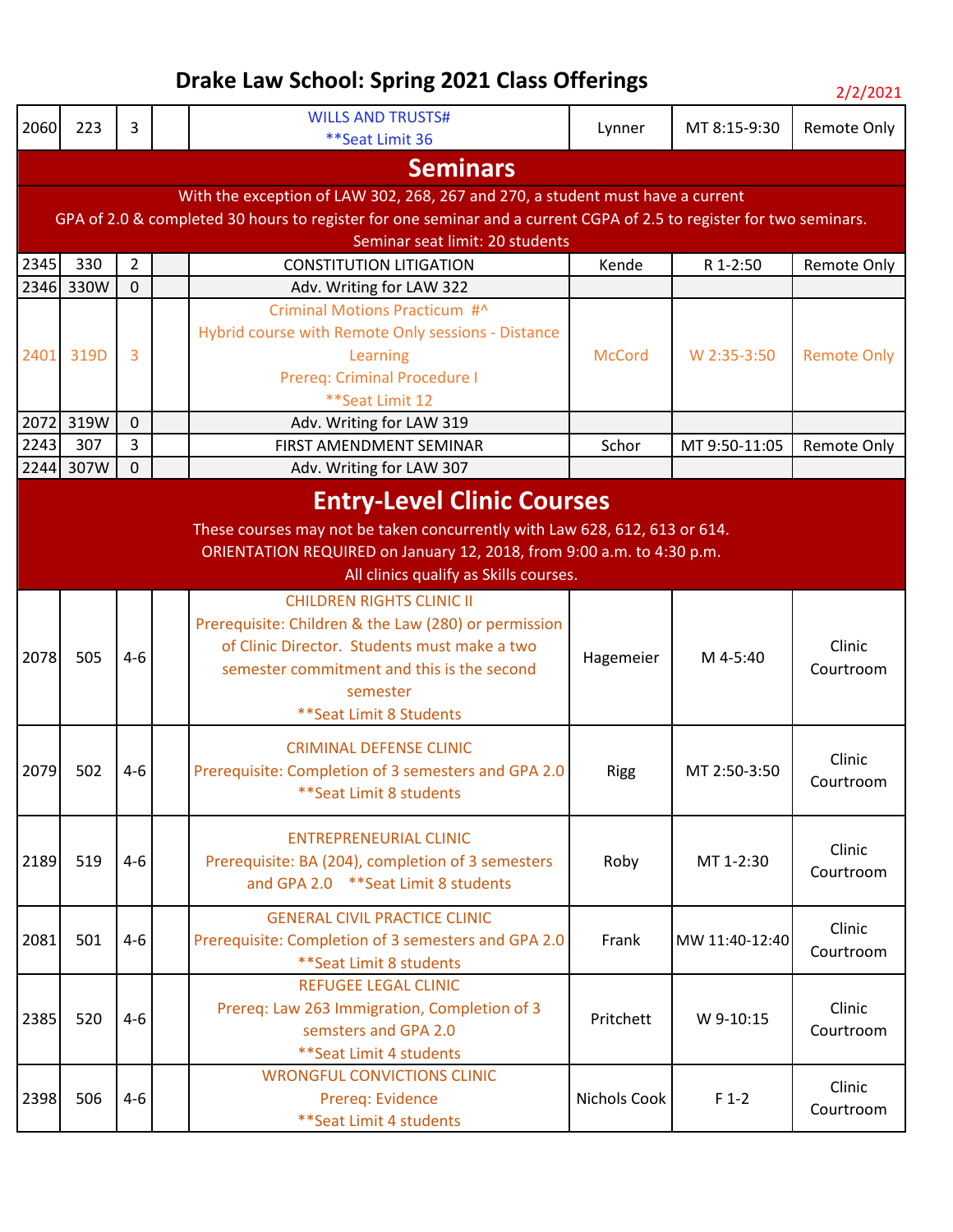|                                                                                          |      |                |  | <b>Advanced Clinic Courses</b>                                                                                                                                                                                                                                                      |             |               |                    |  |  |
|------------------------------------------------------------------------------------------|------|----------------|--|-------------------------------------------------------------------------------------------------------------------------------------------------------------------------------------------------------------------------------------------------------------------------------------|-------------|---------------|--------------------|--|--|
|                                                                                          |      |                |  | Prerequisite for 510, 511 & 511L - Must have completed an entry-level clinic course or Prosecution Internship and                                                                                                                                                                   |             |               |                    |  |  |
|                                                                                          |      |                |  | have permission of Program Director.                                                                                                                                                                                                                                                |             |               |                    |  |  |
| 2083                                                                                     | 511  | $\overline{2}$ |  | ADV CRIMINAL DEFENSE CLINIC/TRIAL<br>** Seat Limit 4 students                                                                                                                                                                                                                       | <b>Rigg</b> | F 11:40-12:40 | Clinic 220         |  |  |
| 2084                                                                                     | 511L | $\overline{2}$ |  | ADV CRIMINAL DEFENSE CLINIC/TRIAL<br>** Seat Limit 4 students                                                                                                                                                                                                                       | <b>Rigg</b> | F 11:40-12:40 | Clinic 220         |  |  |
| 2133                                                                                     | 510  | 4              |  | ADVANCED GENERAL CIVIL PRACTICE CLINIC<br>** Seat Limit 4 students                                                                                                                                                                                                                  | Frank       | 11:40-12:40   | Clinic 219         |  |  |
|                                                                                          |      |                |  | Ag. Law Journal - Law Review - Moot Court                                                                                                                                                                                                                                           |             |               |                    |  |  |
| Only 6 hours of Moot Court credits can be counted toward the required 90 for graduation. |      |                |  |                                                                                                                                                                                                                                                                                     |             |               |                    |  |  |
| 2085                                                                                     | 405  | $\overline{2}$ |  | AG LAW JOURNAL EDITORIAL BD II                                                                                                                                                                                                                                                      | Zwagerman   | <b>ARR</b>    |                    |  |  |
| 2086                                                                                     | 401  | $\mathbf{1}$   |  | AG LAW JOURNAL II                                                                                                                                                                                                                                                                   | Zwagerman   | <b>ARR</b>    |                    |  |  |
| 2087                                                                                     | 403  | $\mathbf{1}$   |  | AG LAW JOURNAL IV                                                                                                                                                                                                                                                                   | Zwagerman   | <b>ARR</b>    |                    |  |  |
| 2088                                                                                     | 412  | $\overline{2}$ |  | LAW REVIEW BD II                                                                                                                                                                                                                                                                    | Miller      | <b>ARR</b>    |                    |  |  |
| 2089                                                                                     | 407  | $\mathbf{1}$   |  | LAW REVIEW II                                                                                                                                                                                                                                                                       | Miller      | <b>ARR</b>    |                    |  |  |
| 2090                                                                                     | 409  | $\mathbf{1}$   |  | <b>LAW REVIEW IV</b>                                                                                                                                                                                                                                                                | Miller      | <b>ARR</b>    |                    |  |  |
| 2091                                                                                     | 422  | $\overline{2}$ |  | <b>MOOT COURT - AAJ MOCK TRIAL</b>                                                                                                                                                                                                                                                  | L. Doré     | <b>ARR</b>    |                    |  |  |
| 2092                                                                                     | 419  | $\mathbf{1}$   |  | MOOT COURT - CLIENT COUNSELING                                                                                                                                                                                                                                                      | M. Doré     | ARR           |                    |  |  |
| 2093                                                                                     | 416  | $\mathbf{1}$   |  | MOOT COURT - ENVIRONMENTAL COMP                                                                                                                                                                                                                                                     | Anderson    | <b>ARR</b>    |                    |  |  |
| 2094                                                                                     | 421  | $\overline{2}$ |  | MOOT COURT - NATIONAL MOCK TRIAL                                                                                                                                                                                                                                                    | L. Doré     | <b>ARR</b>    |                    |  |  |
| 2099                                                                                     | 417  | $\overline{2}$ |  | <b>MOOT COURT - IP</b>                                                                                                                                                                                                                                                              | L. Doré     | <b>ARR</b>    |                    |  |  |
| 2095                                                                                     | 424  | $\mathbf{1}$   |  | MOOT COURT - OTHER COMP                                                                                                                                                                                                                                                             | L. Doré     | <b>ARR</b>    |                    |  |  |
| 2096                                                                                     | 418  | $\overline{2}$ |  | MOOT COURT ABA COMP                                                                                                                                                                                                                                                                 | L. Doré     | ARR           |                    |  |  |
| 2097                                                                                     | 413  | $\mathbf{1}$   |  | <b>MOOT COURT BOARD</b>                                                                                                                                                                                                                                                             | L. Doré     | ARR           |                    |  |  |
|                                                                                          |      |                |  | Internships<br>Note: All internships require permission of the supervising professor and, where indicated, the Associate Dean.<br>A student must have at least a 2.0 CGPA to register for and take an internship. Students must complete 45 hours worth of work per credit<br>hour. |             |               |                    |  |  |
| 2365                                                                                     | 645  | $\mathbf{0}$   |  | <b>LEARNING FROM PRACTICE:</b><br>THE INTERNSHIP SEMINAR<br><b>**REQUIRED FOR ALL INTERNSHIPS**</b><br>Class will only meet 1/21, 2/4, 2/18, 3/11, 4/15                                                                                                                             | Pritchett   | $4:15-5:15$   | <b>Remote Only</b> |  |  |
| 2374                                                                                     | 604  | $\overline{2}$ |  | <b>ADMINISTRATIVE LAW INTERNSHIP</b><br>Prerequisite: Administrative Law (252)                                                                                                                                                                                                      | Albert      | <b>ARR</b>    | ARR                |  |  |
| 2300                                                                                     | 612  | 1              |  | <b>ADV. PROSECUTOR INTERNSHIP</b><br>Prereq: 3 semesters completed, including Evidence<br>(113) and Criminal Procedure I (236)<br>Must have completed standard prosecution<br>internship (613 or 614). May not be taken<br>concurrently with 501, 628, 502 or 503                   | Foritano    | <b>ARR</b>    | ARR                |  |  |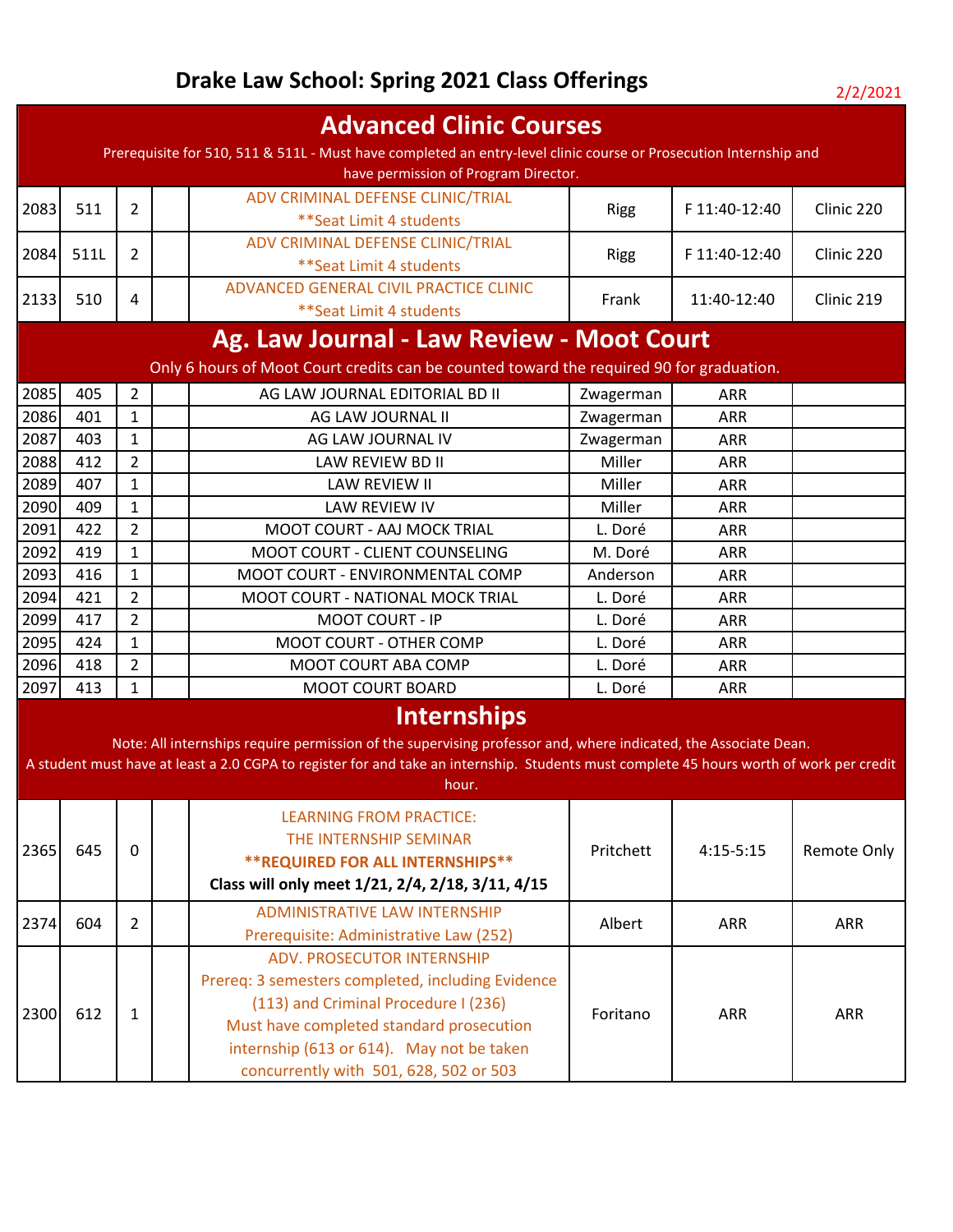| 2301 | 633 | 3              | ADV. POLK CO PROSECUTOR INTERNSHIP<br>Prereq: 3 semesters completed, including Evidence<br>(113) and Criminal Procedure I (236)<br>Must have completed standard prosecution<br>internship (613 or 614). May not be taken<br>concurrently with 501, 628, 502 or 503 | Foritano     | ARR        | ARR        |
|------|-----|----------------|--------------------------------------------------------------------------------------------------------------------------------------------------------------------------------------------------------------------------------------------------------------------|--------------|------------|------------|
| 2310 | 630 | 3              | <b>ATTORNEY GENERAL'S OFFICE INTERNSHIP</b><br>Prerequisite: Evidence (113) and Criminal Procedure<br>1 (236). May not be taken concurrently with Law<br>501, 628, 612, 502 or 503                                                                                 | Foritano     | <b>ARR</b> | <b>ARR</b> |
| 2302 | 622 | $1 - 3$        | <b>CHILDREN RIGHTS INTERNSHIP</b>                                                                                                                                                                                                                                  | Hagemeier    | ARR        | <b>ARR</b> |
| 2384 | 610 | 3              | <b>CONSUMER PROTECTION INTERNSHIIP</b>                                                                                                                                                                                                                             | Pritchett    | ARR        | <b>ARR</b> |
| 2303 | 634 | $2 - 3$        | <b>DISABILITY RIGHTS IOWA (DRI)</b>                                                                                                                                                                                                                                | Hagemeier    | ARR        | ARR        |
| 2304 | 626 | $2 - 3$        | <b>ENVIRONMENTAL LAW INTERNSHIP</b>                                                                                                                                                                                                                                | Anderson     | <b>ARR</b> | <b>ARR</b> |
| 2306 | 603 | $1 - 3$        | <b>ETHICS INTERNSHIP</b><br>Prerequisite: Ethics (LAW 114)                                                                                                                                                                                                         | Strassberg   | ARR        | ARR        |
| 2307 | 609 | 3              | FED PUBLIC DEFENDER INTERNSHIP<br>May not be taken concurrently with Law 501, 628,<br>612, 613, 614, 502 or 503                                                                                                                                                    | <b>Rigg</b>  | <b>ARR</b> | <b>ARR</b> |
| 2298 | 621 | 6              | <b>HONORS JUDICIAL INTERNSHIP</b><br>Prerequisite: 3 semesters completed; 3.0 GPA and<br>approval of supervising professor & Associate Dean                                                                                                                        | Pritchett    | <b>ARR</b> | <b>ARR</b> |
|      | 600 | $1 - 3$        | <b>INDEPENDENT INTERNSHIP</b><br>Permission of supervising professor & Associate<br>Dean. Forms in Student Services and Remote Only                                                                                                                                | <b>STAFF</b> | ARR        | ARR        |
| 2311 | 605 | $2 - 3$        | <b>IOWA CIVIL RIGHTS COMMISSION INTERNSHIP</b>                                                                                                                                                                                                                     |              | ARR        | <b>ARR</b> |
| 2312 | 640 | 3              | <b>IOWA PUBLIC INFORMATION BOARD (IPIB)</b>                                                                                                                                                                                                                        | Gaughan      | <b>ARR</b> | <b>ARR</b> |
| 2353 | 642 | $1 - 3$        | <b>IOWA SECRETARY OF STATE</b>                                                                                                                                                                                                                                     | Gaughan      | ARR        | ARR        |
| 2313 | 618 | 3              | <b>IOWA SUPREME COURT SCHOLAR RESEARCH</b><br><b>OPPORTUNITY</b><br>Seat Limit: 1 student w/approval Assoc. Dean                                                                                                                                                   | Jurs         |            | ARR        |
| 2325 | 637 | 3              | <b>IOWA SUPREME COURT SCHOLAR ADMINISTRATIVE</b><br><b>INTERNSHIP</b><br>Seat Limit: 1 student w/approval Assoc. Dean                                                                                                                                              | Jurs         |            | <b>ARR</b> |
| 2314 | 624 | 3              | <b>IOWA WORKERS COMPENSATION COMMISSIONER'S</b><br><b>OFFICE INTERNSHIP</b>                                                                                                                                                                                        | Miller       | <b>ARR</b> | <b>ARR</b> |
| 2309 | 607 | $\overline{2}$ | <b>INSURANCE LAW INTERNSHIP</b>                                                                                                                                                                                                                                    | M. Doré      | ARR        | ARR        |
| 2315 | 623 | $1 - 3$        | <b>JUDICAL INTERNSHIP</b><br>Prereq: 30 credit hrs and 2.3 CGPA; Seat Limit: 20                                                                                                                                                                                    | Pritchett    | <b>ARR</b> | <b>ARR</b> |
| 2316 | 631 | $1 - 3$        | <b>JUVENILE COURT CLERK INTERNSHIP</b>                                                                                                                                                                                                                             | Charlow      | ARR        | <b>ARR</b> |
| 2317 | 632 | $1 - 3$        | JUVENILE LAW APPELLATE INTERNSHIP                                                                                                                                                                                                                                  | Charlow      | ARR        | <b>ARR</b> |
| 2117 | 620 | 3              | <b>JUVENILE LAW INTERNSHIP</b><br>Prereq: Children & the Law (280) Trial Advocacy (50)                                                                                                                                                                             | Charlow      | <b>ARR</b> | <b>ARR</b> |